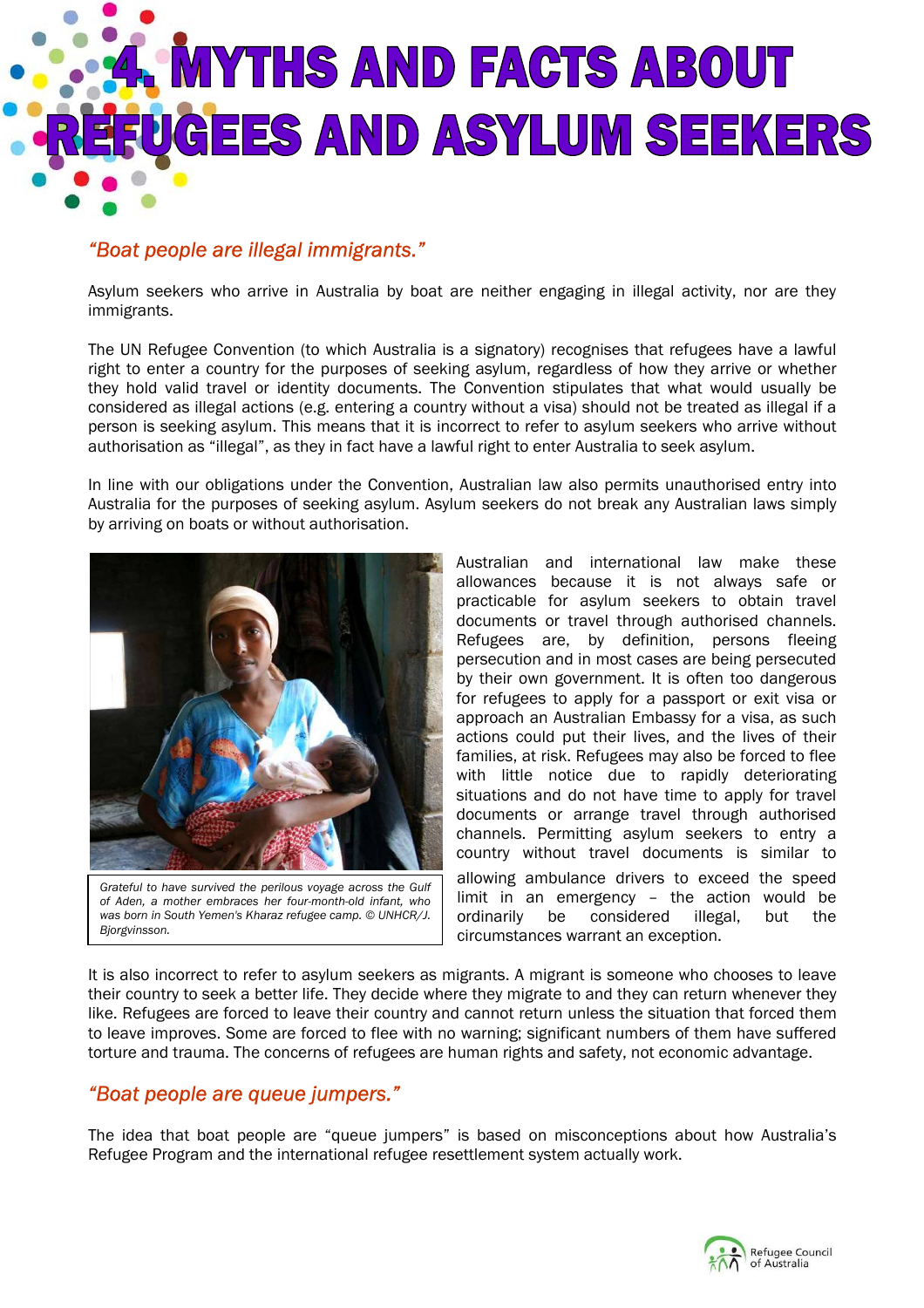Australia's Refugee Program has two components. The **onshore** component is for people who apply for refugee status after arriving in Australia. Most enter as visitors or students; some arrive without authorisation. The onshore component is a legal obligation which is part of Australia's responsibilities as a signatory to the UN Refugee Convention.

Applying for protection onshore is not a means of "jumping the queue" or bypassing the "correct" process of applying for protection. In fact, applying onshore is the *standard procedure* for seeking protection. According to the definition in the UN Refugee Convention, refugees are persons who are outside their country of origin. This means that you cannot apply for refugee status if you are inside your own country. In order to be recognised as a refugee, you must leave your country and apply for refugee status onshore in another country. Every refugee in the world has, at some point, entered another country to seek asylum.

Because Australia receives so few onshore asylum applications, we can easily admit all of those who reach Australia who are found to be in need of protection. Dozens of poorer countries, however, receive a much larger number of refugees and require assistance from other countries to fulfil their protection obligations. Australia provides this assistance

through the **offshore** component of our refugee program. This is a voluntary scheme under which Australia resettles recognised refugees who have been referred by the UN. The offshore component also includes a special visa category for people who might not meet the UN criteria for refugee status but who are nonetheless subject to serious human rights abuses overseas.



*A group of women wait outside the Djibouti Refugee Agency office in Yemen to register as asylum seekers. The wait could take days. Once registered, they are transferred to Ali Adeh where UNHCR provides assistance. © UNHCR/J. Bjorgvinsson* 

The UN resettlement system does not work like a queue. The term "queue" implies that if you join the end, you are guaranteed to reach the front within a certain amount of time. This is not the case. Refugees are prioritised for resettlement according to need, not according to how long they have been waiting. These needs fluctuate and are continuously reassessed. For example, conditions in a refugeeproducing country may improve, allowing refugees from that country to return home if they wish; or conditions in a refugee-hosting country may deteriorate, placing the refugees in that country in greater need of resettlement. A person who has been in a refugee camp for one year may be prioritised for resettlement ahead of a person who has been in a camp for 10 years, if the former's need for resettlement is greater.

In 2008, just 88,800 of the world's 15.2 million refugees were resettled – well under 1%. If the mythical resettlement "queue" did exist and all of the world's refugees were in it, a newly recognised refugee would, on current trends, have to wait 170 years for resettlement.

## *"Asylum seekers who arrive on boats take places away from genuine refugees in overseas camps."*

Refugees who seek protection onshore are no less "genuine" than refugees who are resettled from offshore. Refugees who are resettled in Australia, regardless of whether they apply onshore or offshore, must meet the criteria for refugee status outlined in the UN Refugee Convention. These criteria do not make any distinction between those refugees who arrive with authorisation and those who don't.

The myth that onshore applicants take places away from offshore applicants does have some basis in truth. However, this is *not* because onshore asylum seekers are trying to rort the system or "jump the queue" – they have a right to seek asylum onshore and Australia has a legal and moral obligation to protect them. Rather, it is the direct result of Australian Government policy. The onshore and offshore

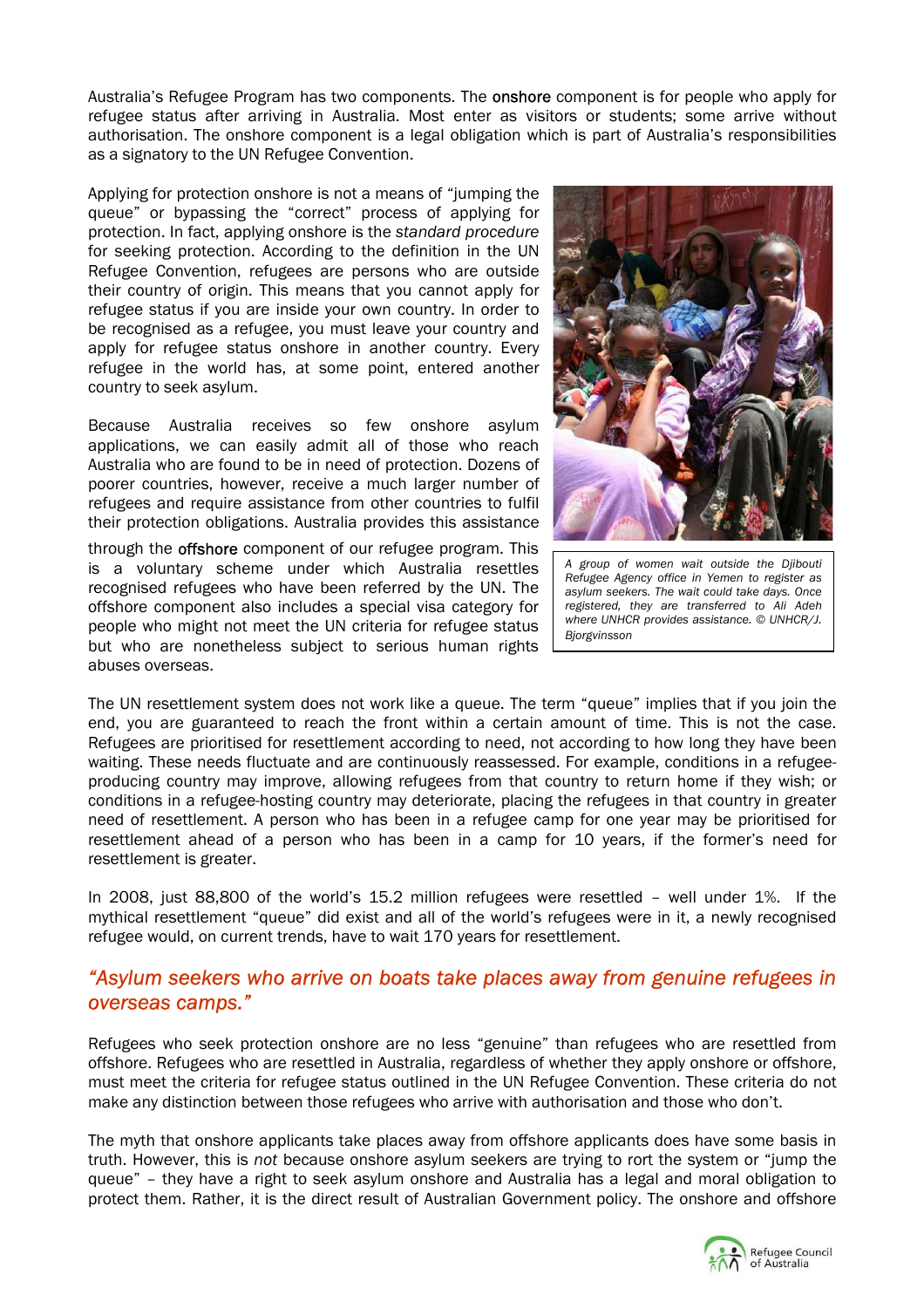components of Australia's refugee program are numerically linked, which means that every time an onshore applicant is granted a protection visa, a place is deducted from the offshore program.

The linking policy blurs the distinction between Australia's obligations as a signatory to the Refugee Convention (addressed through the onshore component) and our voluntary contribution to the sharing of international responsibility for refugees for whom no other durable solution is available (addressed through the offshore component). The perception that there is a "queue" which onshore applicants are trying to evade is created by a policy choice which could easily be changed. No other country in the world links its onshore and offshore programs in this way.

## *"Asylum seekers who arrive by boat present a security threat to Australia."*

The majority of asylum seekers who have reached Australia by boat have been found to be genuine refugees. Between 85% and 90% have typically been found to be refugees, compared to around 40% of asylum seekers who arrive via plane with a valid visa. Between July 30 2008 and June 30 2009, 217 refugee assessments on boat arrivals were carried out on Christmas Island. Of these, 206 or 95% were approved and the applicants granted protection visas.<sup>1</sup>



*Arriving on the shores of Yemen after crossing the Gulf of Aden, a new arrival enjoys his first meal in three days. © UNHCR/J. Bjorgvinsson* 

The UN Refugee Convention excludes people who have committed war crimes, crimes against peace, crimes against humanity or other serious nonpolitical crimes from obtaining refugee status.2 Any person who is guilty of these crimes will be denied refugee status. Additionally, all asylum seekers must undergo rigorous security and character checks before being granted protection in Australia. It is therefore highly unlikely that a war criminal, terrorist or any other person who posed a security threat would be able to enter Australia as a refugee.

It is also improbable that a criminal or terrorist choose such a dangerous and difficult method to enter Australia, given that asylum seekers who arrive through unauthorised channels and without

valid travel documents are subjected to mandatory detention and undergo more rigorous security checks than any other entrants to Australia.

## *"Mandatory detention of unlawful asylum seekers is essential to maintaining Australia's border security."*

Australia is one of few nations in the world which imposes mandatory detention on asylum seekers. In the Western world, this policy is largely viewed as abhorrent, especially as the individual has not committed a crime by seeking asylum and detaining them for this reason breaches international law. In many European nations, only those individuals deemed to be a high security risk are detained.

There is no research to suggest that individuals are likely to abscond when being processed in the community. This is because they have a vested interest in cooperating in order to gain full protection rights. Treating people with dignity and presuming innocence rather than guilt helps to reinforce their trust in the system.3 In 2005, Australia introduced a community-based detention system which allowed a small number of asylum seekers to live unsupervised in the community, supported by the Red Cross. Of the 244 people placed in this program between July 2005 and May 2009, the Department of Immigration and Citizenship reports that only two (less than 1%) have absconded.<sup>4</sup>

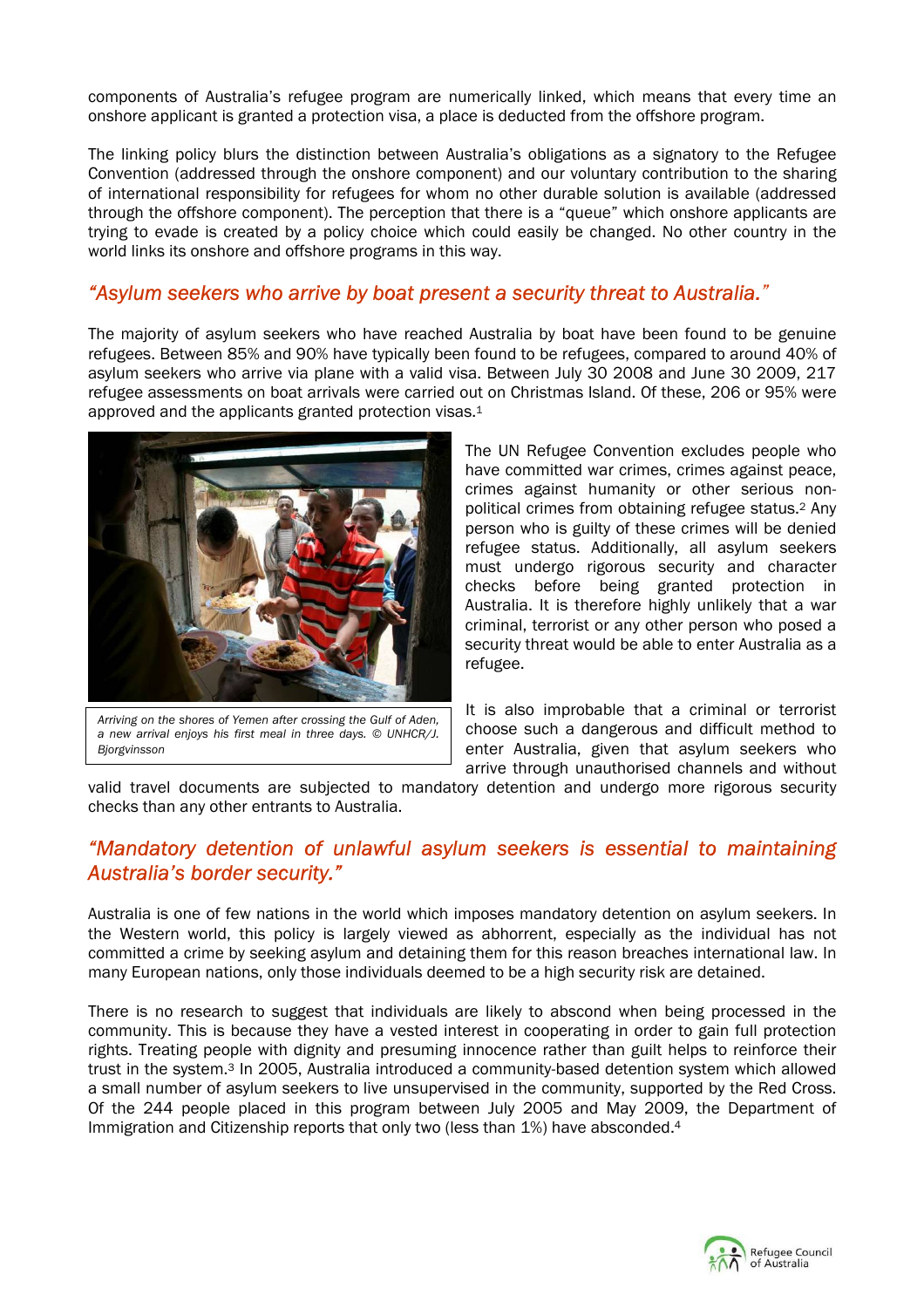# *"Tightening our borders will stop people smugglers and prevent asylum seekers from making risky journeys."*

Asylum seeker flows are primarily affected by war, unrest, violence and human rights abuse, not domestic policies in refugee-hosting countries. Most people do not wish to leave their homes, families, friends and everything they know and hold dear. They do so as a last resort, because of a need to escape persecution. Asylum seekers are running away, not running to. Their desire for safety for themselves and their families is paramount and they will do whatever it takes to achieve that.

Everyone agrees that we should stop people smuggling ventures that exploit asylum seekers and place them in danger. No one wishes to see asylum seekers board unreliable vessels and make risky journeys to Australia. However, penalising desperate and vulnerable people – who have committed no crime and are in need of protection and support – is not the answer. For refugees fleeing persecution, torture and the threat of death, even the most punitive methods of deterrence employed by Australia will be preferable to the conditions they have left behind.

A policy of deterrence also fails to take into account the conditions which force refugees to flee their homes and undertake risky journeys in the first place. Unless human rights issues in refugee-producing nations are addressed, and regional cooperation on refugee protection is enhanced, asylum seekers will be driven to seek out people smugglers and undertake risky journeys.

## *"Australia is being swamped by asylum seekers."*

Compared to other refugee-hosting countries, Australia receives a very small number of asylum applications. In 2009, Australia received 6 170 onshore asylum applications, just 1.6% of the 377 160 applications received across 44 industrialised nations. Of these applicants, 2 726 arrived by boat – a mere 0.7% of the total number of asylum applications in industrialised nations. In the same year, over 77 000 asylum seekers arrived by boat in Yemen, a developing country with a GDP per capita of just over \$US1 000 (compared to Australia's GDP per capita of over \$US45,000)<sup>5</sup>; and almost 1 500 asylum seekers arrived by boat in Malta, a country of less than 420 000 people.<sup>6</sup>

| -            | . .    |        |         |         |
|--------------|--------|--------|---------|---------|
| Country      | 2006   | 2007   | 2008    | 2009    |
| Australia    | 60     | 148    | 161     | 2 7 2 6 |
| Greece       | 9050   | 19 900 | 15 300  | 10 165  |
| Italy        | 22 000 | 19 900 | 36 000  | 8700    |
| <b>Malta</b> | 1800   | 1800   | 2 7 0 0 | 1470    |
| Spain        | 32 000 | 18 000 | 13 400  | 7 2 8 5 |
| Yemen        | 29 000 | 29 500 | 50 000  | 77 310  |

#### *No. of irregular arrivals by sea, by country 2006-097*

Most nations do not break down their asylum seeker statistics by mode of arrival (i.e. sea, land or air). When considering total asylum seeker figures however, Australia's number of in-country (onshore) claimants is very small. When examining total asylum claims in the developed world between 2005 and 2009, Australia does not once enter the top ten.8 Furthermore, countries with much smaller populations than Australia receive far more asylum claims. Sweden, for example, has a population less than half the size of Australia's but received almost four times as many onshore asylum applications in 2009 (see table below).

#### *No. of onshore asylum applications, by year, by country 2006-099*

| Country              | Total Pop.    | 2006     | 2007   | 2008    | 2009    |
|----------------------|---------------|----------|--------|---------|---------|
| Australia            | 21.9 million  | 3520     | 3980   | 4 7 7 0 | 6 1 7 0 |
| Austria              | 8.3 million   | 13 3 5 0 | 11920  | 12840   | 15830   |
| Canada               | 33.3 million  | 22910    | 28 340 | 36 900  | 33 250  |
| Germany              | 82.1 million  | 21 0 30  | 19 160 | 22 090  | 27 650  |
| Sweden               | 9.2 million   | 24 3 20  | 36 370 | 24 3 50 | 24 190  |
| United Kingdom       | 61.4 million  | 28 3 20  | 28 300 | 31 3 20 | 29 840  |
| <b>United States</b> | 307.7 million | 51880    | 50 720 | 49 5 60 | 49 0 20 |

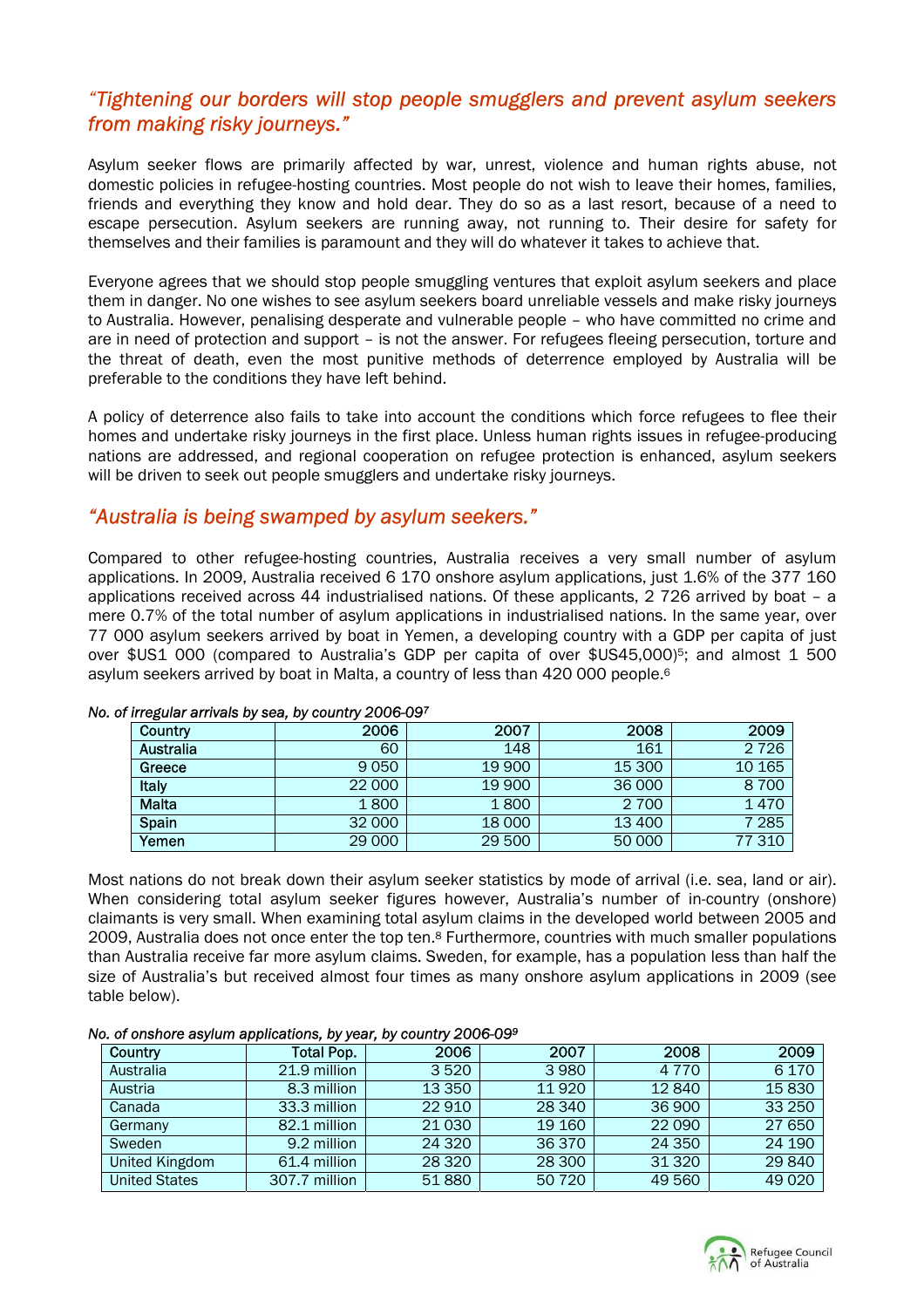# *"Australia takes more than its fair share of refugees."*

The overwhelming majority of the world's refugees are situated in the developing world in countries neighbouring their own, many in camps but many also living under uncertain and difficult circumstances in urban settings. The UN refugee agency, UNHCR, estimates that only 16% of the world's refugees seek help outside their region of origin.10

At the end of 2008, Pakistan was hosting over 1.7 million refugees, asylum seekers and potential asylum claimants. Other developing nations hosting over half a million refugees and asylum seekers include Syria, Iran, Jordan and Venezuela. These figures refer solely to people who have left their own nations and sought assistance in a second country. Germany was the only developed nation to host in excess of half a million refugees. At 582 735 in 2008, Germany's refugee population dwarfed Australia's total of 20 919.11

Australia does, however, make an essential contribution to addressing the global refugee situation. Due to the fact that Australia receives so few onshore asylum claims, Australia has been able to establish the third largest resettlement



*In a cramped basement in Syria's Saida Zeinab neighbourhood, Iraqi and Syrian teacher volunteers give free catch-up classes to Iraqi school children in hopes they will be able to join Syrian students at the start of the school year. © UNHCR/B. Heger.* 

program in the world behind the USA and Canada. Australia's resettlement program provides refugees who are unable to return home with a chance at a better life. In 2008, of the 13 507 people granted visas under Australia's Humanitarian Programs, almost 6 500 were resettled refugees.12

## *"Australia's refugee program must have strict limits, otherwise we will end up hosting millions of refugees."*

No country in the world hosts "millions" of refugees. Only two countries – Pakistan and Syria – currently host in excess of one million refugees but neither hosts more than two million. The high numbers of refugees in these countries are largely the result of major and prolonged conflicts in Afghanistan and Iraq respectively.

Australia is geographically isolated and, being an island, has no land borders with any other country. These factors make Australia one of the most difficult countries in the world for asylum seekers to reach. Australia also has universal visa requirements and carrier sanctions. Because of this, it is highly unlikely that Australia will ever receive the large numbers of onshore asylum applications that other countries experience.

It is also important to recognise that, even if Australia agreed to resettle every refugee identified by the UN as being in priority need of resettlement (a highly unlikely prospect!), Australia still would not be hosting millions of refugees.13 There may be millions of refugees in the world, but no one is suggesting that all of these refugees should be resettled in a third country. Other solutions, such as voluntary repatriation and settlement in countries of first asylum, are preferred to resettlement in a third country.

## *"Asylum seekers should apply for protection outside Australia."*

All human beings have a right to seek and enjoy in other countries asylum from persecution, which makes refugee protection a universal and global responsibility. As a signatory to the UN Refugee Convention and as a member of the international community, Australia shares in this responsibility. There is no reason why Australia should be exempt from receiving and processing onshore asylum claims while expecting other nations to fulfil this responsibility. As a developed nation with wellestablished systems for refugee status determination and strong settlement support infrastructure,

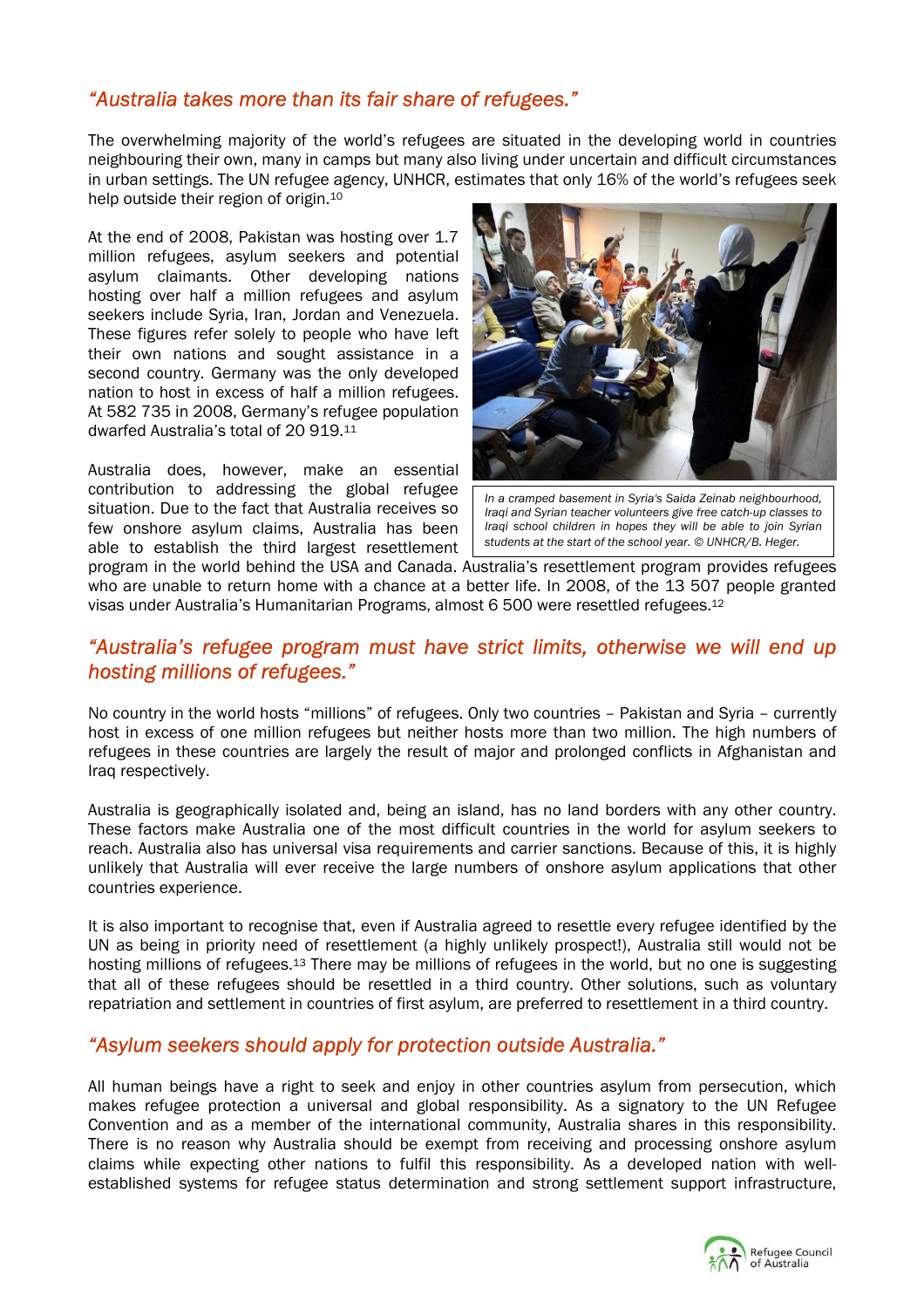Australia is well-placed to play a leading role in refugee protection both in the Asia-Pacific region and globally.

Australia plays a particularly important role in the Asia-Pacific, as very few countries in the region are signatories to the Refugee Convention (see map below). If a country is not a signatory to the Convention, it is under no legal obligation to provide protection to refugees. The UN may have a presence in these countries and can assist in determining refugee status, but this is not always the case. Refugees in non-Convention countries are generally treated as illegal immigrants and may face criminal charges, imprisonment or forcible return to their country of origin if they are caught by immigration officials. They are typically unable to work legally, own or rent property, access social security or send their children to school and often face violence, homelessness and destitution.

*Signatories to the 1951 Refugee Convention and its 1967 Protocol. Dark green nations are parties to both treaties while light green nations have signed only the Convention, and yellow nations have signed only the Protocol. Non-signatories are marked in grey.* 



Furthermore, the mere fact that a country is a signatory to the Refugee Convention does not mean that it is able to provide *effective* protection to asylum seekers and refugees. This is especially the case when that country does not have any the necessary resources or commitment to provide a level of protection that is consistent with its obligations under the Refugee Convention. For example, of the countries in the Asia-Pacific which have signed the Convention:

- China has not passed national legislation to facilitate implementation of its international obligations under the Convention.
- Cambodia was recently implicated in the forcible deportation of asylum seekers to China (a gross contravention of international refugee law).
- Papua New Guinea and Timor-Leste are developing countries with limited resources and infrastructure available to implement systems for credible refugee status determination and resettlement.

When Australia fails to fulfil its obligations under the Refugee Convention or other international human rights treaties, it sends a clear message to other countries in the region that these commitments are unimportant. Australia cannot expect other countries to uphold their international legal commitments while we refuse to uphold our own. Improved regional cooperation on refugee protection issues will not occur if Australia does not uphold its obligations under international refugee and human rights law.

## *"If someone can afford to pay a people smuggler thousands of dollars to travel to Australia, they cannot be a 'genuine' refugee."*

Economic status has no bearing on refugee status. A refugee is someone who has a well founded fear of being persecuted because of their race, religion, nationality, membership of a particular social group or political opinion. It makes no difference whether a refugee is rich or poor – the point is that they are at risk of, or have experienced, persecution. Many refugees who come to Australia are educated middle-

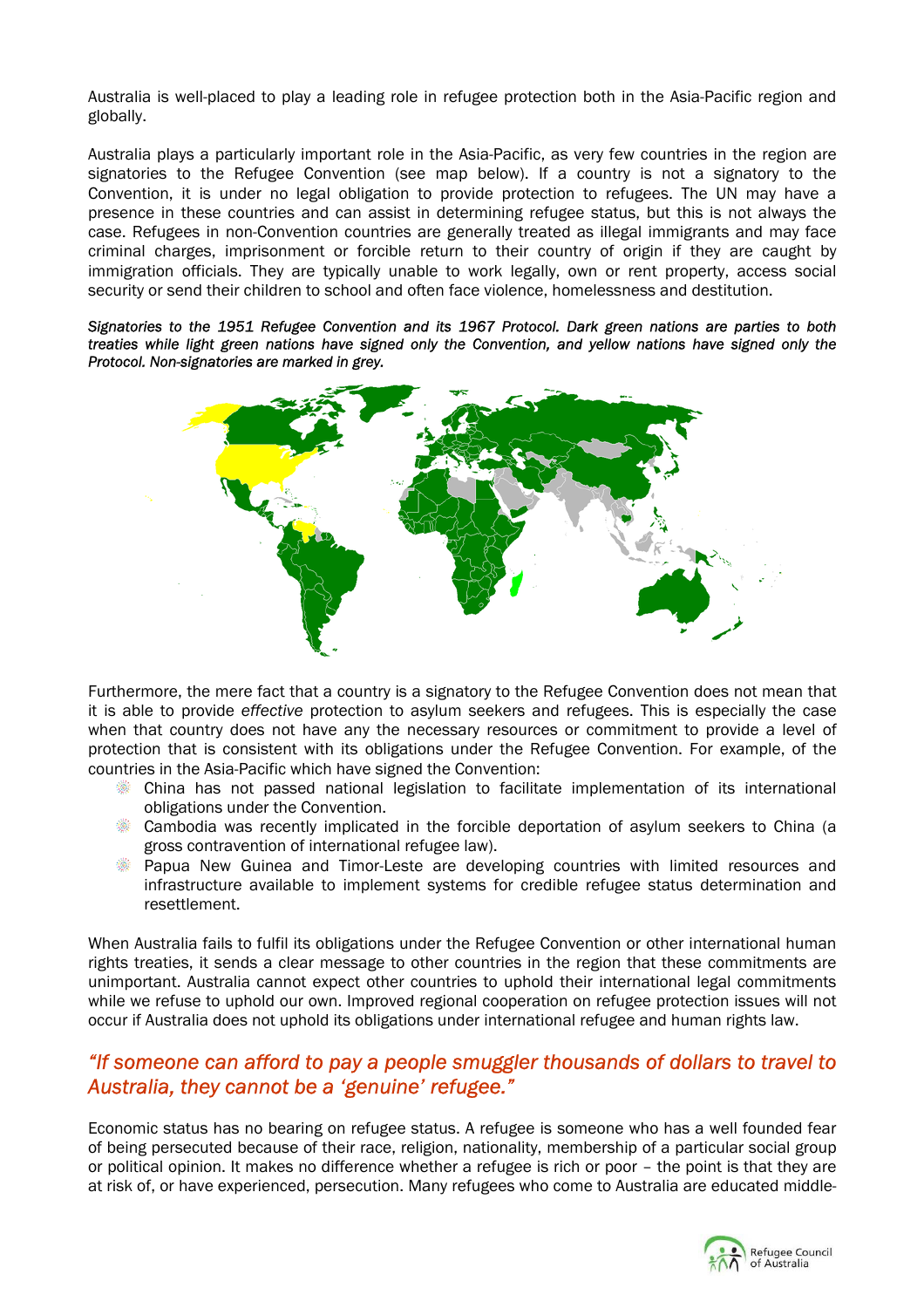class people, whose education, profession or political opinions have drawn them to the attention of the authorities and resulted in their persecution.

## *"Refugee camps are perfectly safe. Why can't these people just go there?"*



*In Dadaab refugee camp in Kenya, the quantity of water is limited and pumps are unable to handle the capacity needed every day. © UNHCR E. Hockstein.* 

The majority of the world's refugees live in countries next to their country of origin, many of them in camps. Some camps can hold hundreds of thousands of people, in conditions that are, at best, very difficult. Of the 6 million refugees in what UNHCR classifies as "protracted situations", the average length of time spent in a refugee camp is 17 years. Food and water supplies are unpredictable and refugee inhabitants are often not allowed to leave or work outside the camp. Violence, especially rape, is common.14

A growing number of refugees are unable to reach refugee camps or seek refuge in areas where there are no camps (such as urban areas).

# *"These situations don't go on forever. Refugees should be granted temporary protection until they can go home."*

The majority of the world's refugees do eventually return home. This is the most durable solution for the largest number of refugees, both in terms of what is feasible and what is desired by the refugees themselves. UNHCR participates in the voluntary repatriation of thousands of refugees per year, launching programs when they feel conditions in refugee-producing countries have improved so that people are no longer at risk of persecution.

For many refugees, however, this is not possible. Certain ethnic or religious groups have historically been the victims of persecution due to their minority status, for example the Hazaras in Afghanistan. A change in government or an end to general hostilities may not be enough to ensure their safety.

Additionally, past temporary protection policies have been proven to extremely damaging to refugees. The Temporary Protection Visa (TPV) regime, introduced by the Howard Government in 1999, was inhumane, discriminated against some asylum seekers purely because of their method of arrival, caused needless suffering and contravened Australia's international human rights obligations. Refugees on TPVs were unable to apply for family reunion and could not receive adequate settlement assistance or have the stability and security of permanent protection. The psychological damage caused by TPVs because of these factors has been well documented by medical experts.

Temporary protection is also an ineffective strategy for reducing unauthorised arrivals. In the years that followed the introduction of TPVs, boat arrivals increased dramatically. 3 721 asylum seekers arrived by boat in 1999 and 5 516 asylum seekers arrived in 2001.15 This represented an increase of 48%. From 2002 onwards boat arrivals began to decrease, however this corresponded with a global decline in asylum seeker numbers.16

It is also illogical to attribute the fall in boat arrivals to the TPV policy. As this class of visa denied recipients family reunification rights, families of refugees in Australia – the majority of them women and children – were left with no other option to escape persecution than to pay people smugglers and undertake the same journey to Australia. After TPVs were introduced, the proportion of women and children amongst the boat-borne asylum seekers more than tripled, from 12.8% of boat arrivals in 1999, to 27.6 % in 2000, to 41.8% in 2001.17

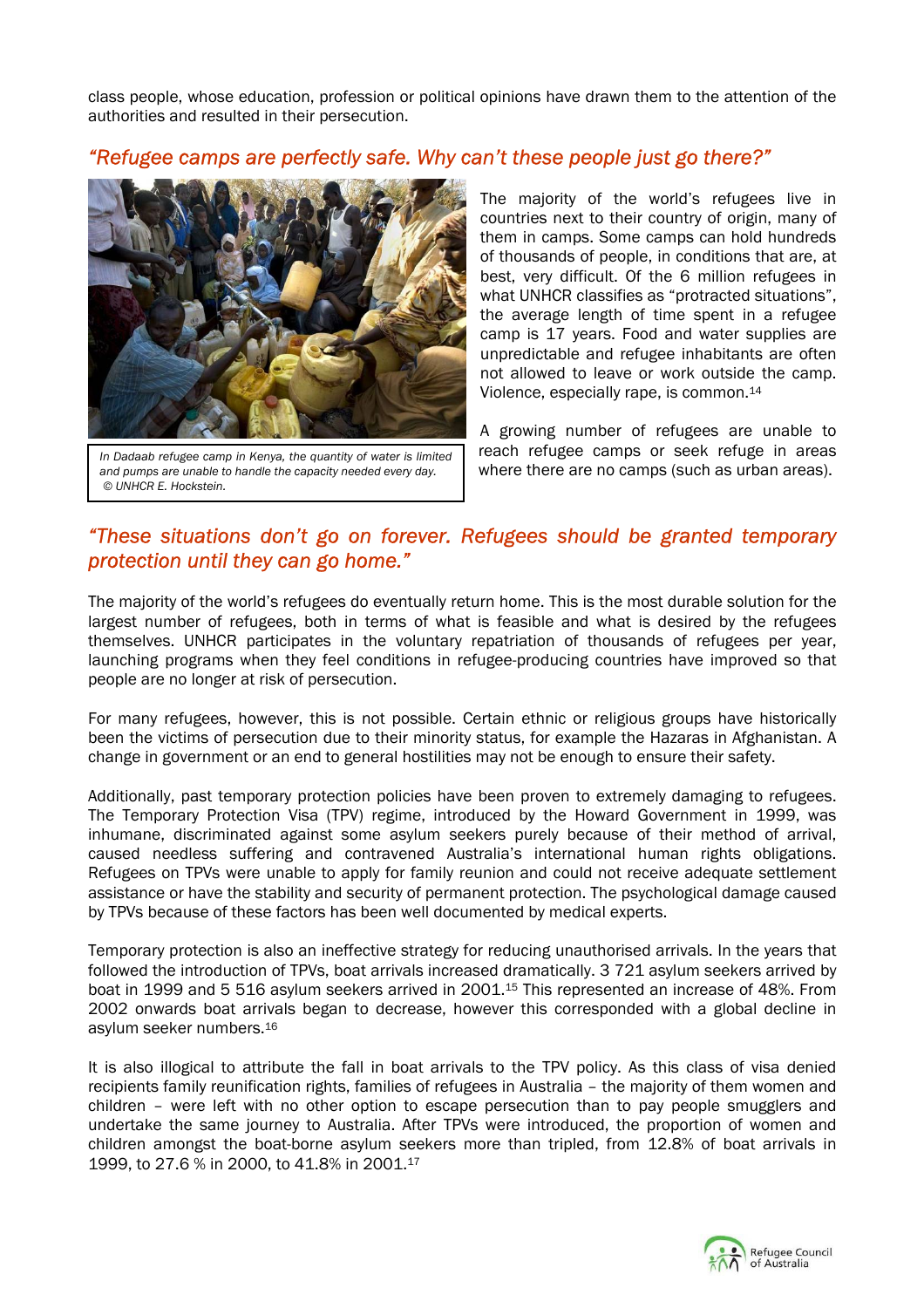# *"Refugees don't contribute to Australian society in any meaningful way."*

By definition, refugees are survivors. They have survived because they have the courage, ingenuity and creativity to have done so. These are qualities which we value in Australia. The challenge for Australia is to assist newly arrived refugees to process the experiences of their past and rebuild their lives in Australia. If we do this we will reap the benefits of the qualities and experiences they bring to Australia.

Research carried out by the Refugee Council of Australia has shown that refugees make important economic, civil and social contributions to Australian society. Australia's refugees and humanitarian entrants have found success in every field of endeavour, including the arts, sports, media, science, research, business and civic and community life. For further

information, see

http://www.refugeecouncil.org.au/docs/resources/Contributions\_of \_refugees.pdf

Just some of the many Australian high achievers who once were refugees include scientists Sir Gustav Nossal and Dr Karl Kruszelnicki, 2009 Victorian of the Year Dr Berhan Ahmed, painter Judy Cassab, comedian Anh Do, filmmaker Khoa Do, author Nam Le, academic Associate Professor My-Van Tran, Dr Anita Donaldson, poet Juan Garrido-Salgado, painter and restaurateur Mirka Mora, actor Henri Szeps, broadcasters Les Murray and Caroline Tran, Australian Rules footballer Alex Jesaulenko, footballer Atti Abonyi, swimmers John and Ilsa Konrads, newspaper editor Michael Gawenda, architect Harry Seidler, business people Sir Peter Abeles, Larry Adler, Ouma Sananikone and Judit Korner, public servant Tuong Quang Luu and politicians Jennie George and Nick Greiner.



*Sports broadcaster Les Murray tells of his escape from Hungary as an 11-year-old, at the NSW launch of Refugee Week 2008. © RCOA.*

## *"Refugees and asylum seekers receive higher social security payments than Australian aged pensioners."*

A refugee who has permanent residency in Australia receives exactly the same social security benefits as any Australian-born person in the same circumstances. Refugees apply for social security through Centrelink like everyone else and are assessed for the different payment options in the same way as everyone else. There are no separate Centrelink allowances that one can receive simply by virtue of being a refugee.

Centrelink payments are calculated at exactly the same rate for both refugees and non-refugees. A single person with no children applying for Special Benefit or the Newstart Allowance (whether or not he or she is a refugee) will receive \$462.80 per fortnight, whereas a single person on an Age Pension payment will receive a fortnightly payment of \$644.20. A single age pensioner therefore receives over \$180.00 more per fortnight more than a single refugee (or a single Australian-born person) who qualifies for Special Benefit or Newstart. Australian citizens and permanent residents with dependent children on lower to middle incomes (including refugees) may also be eligible to receive Family Tax Benefits or Parenting Payments; however none of these allowances are paid at a higher rate than the single age pension.<sup>18</sup>

Asylum seekers are not entitled to the same forms of financial support as citizens or permanent residents. The Asylum Seeker Assistance (ASA) Scheme provides assistance to some eligible asylum seekers who are in the process of having their refugee status determined. The ASA Scheme offers income support to cover basic living expenses, at a rate well below Centrelink benefits.